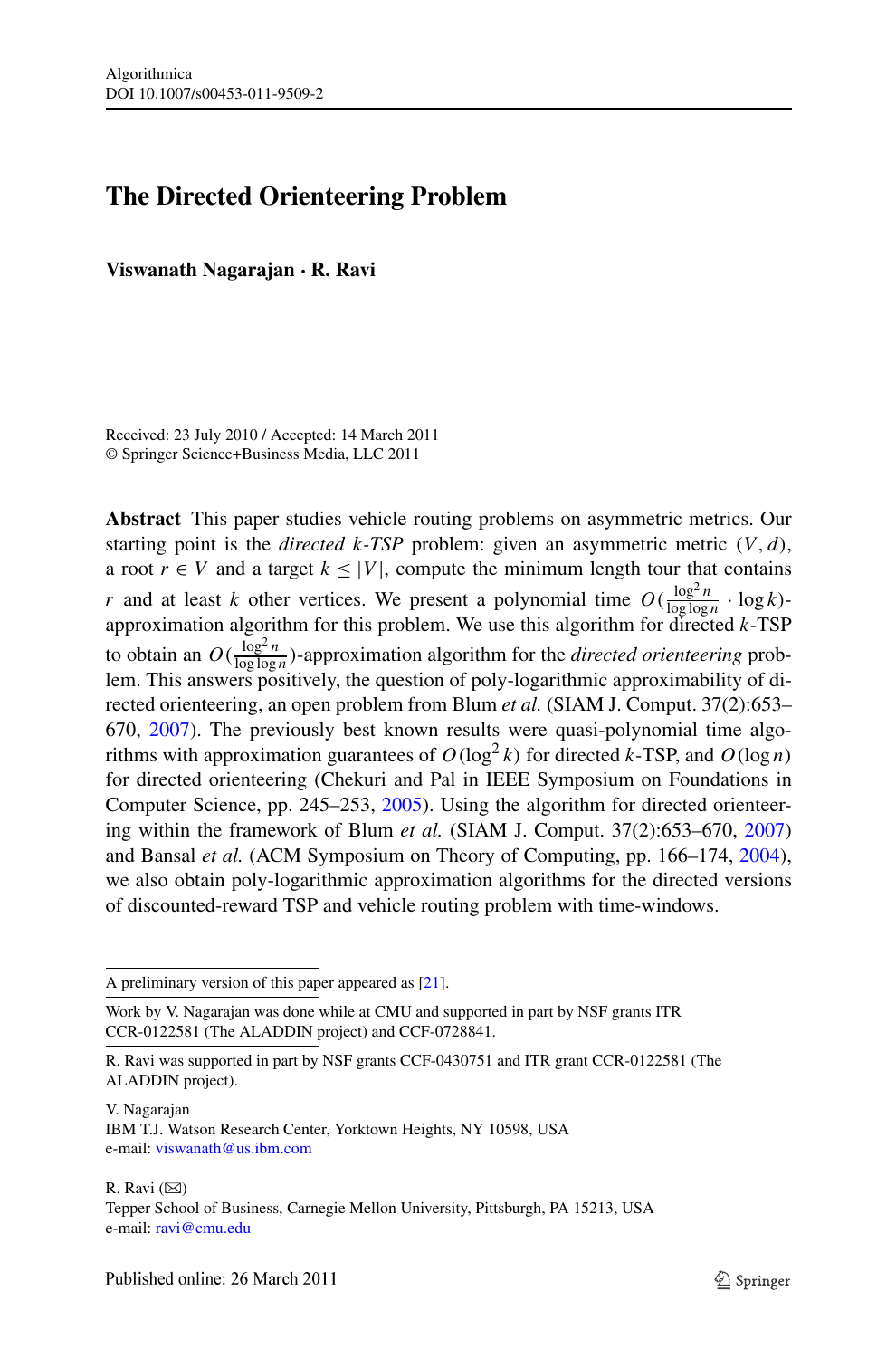**Keywords** Vehicle routing · Directed graphs · Approximation algorithms · TSP

## **1 Introduction**

Vehicle routing problems (VRPs) form a large set of variants of the basic Traveling Salesman Problem, that are also encountered in practice. Some of the problems in this class are the capacitated VRP [[13\]](#page-12-3), the distance constrained VRP [[19\]](#page-12-4), the Diala-Ride problem [[24\]](#page-13-1), and the orienteering problem [[12](#page-12-5)]. Many different objectives are encountered in VRPs: for example, minimizing cost of a tour (capacitated VRP and the Dial-a-Ride problem), minimizing number of vehicles (distance constrained VRP), and maximizing profit (the orienteering problem).

The Operations Research literature contains several papers dealing with exact or heuristic approaches for VRPs [[8,](#page-12-6) [16](#page-12-7), [18,](#page-12-8) [23](#page-13-2)]. The techniques used in these papers include dynamic programming, local search, simulated annealing, genetic algorithms, branch and bound, and cutting plane algorithms. There has also been some interesting work in approximation algorithms for VRPs  $[2, 5, 13]$  $[2, 5, 13]$  $[2, 5, 13]$  $[2, 5, 13]$  $[2, 5, 13]$  $[2, 5, 13]$ . The problem most relevant to this paper is orienteering, which involves finding a bounded length path starting at a fixed vertex that covers the maximum number of vertices; Blum *et al.* [[4\]](#page-12-0) obtained the first constant factor approximation algorithm for this problem (on symmetric metrics), which was improved to a factor of 3 in Bansal *et al.* [\[2](#page-12-2)]. Bansal *et al.* [\[2](#page-12-2)] then used orienteering as a subroutine to also obtain poly-logarithmic approximation algorithms for some generalizations of orienteering, namely deadline TSP and vehicle routing problem with time windows.

Most of the work on VRPs focuses on symmetric metric spaces. In asymmetric metrics, the best known approximation guarantee for even the basic traveling salesman problem until recently was  $O(\log n)$  [[10\]](#page-12-10); in a breakthrough result, Asadpour *et al.* [\[1](#page-12-11)] improved this bound to  $O(\log n / \log \log n)$ . Chekuri and Pal [\[7](#page-12-1)] obtained a general approximation algorithm for a class of VRPs on asymmetric metrics, that runs in *quasi-polynomial time.* In particular, their result implies an  $O(\log n)$ -approximation algorithm for the orienteering problem on directed graphs (in quasi-polynomial time). We are not aware of any previously known non-trivial polynomial-time approximation algorithms for this problem. In this paper, we study polynomial time approximation algorithms for directed orienteering and related problems on asymmetric metrics.

# 1.1 Problem Definition

All the problems that we consider are defined over an asymmetric metric space *(V,d)* on  $|V| = n$  vertices. In the *directed*  $k$ *-TSP* problem, we are given a root  $r \in V$  and a target  $k \leq n$ , and the goal is to compute a minimum length tour that contains *r* and at least *k* other vertices. Directed *k*-TSP is a generalization of the asymmetric traveling salesman problem (ATSP). A related problem is the *minimum ratio ATSP* problem, which involves finding a tour containing the root *r* that minimizes the ratio of the length of the tour to the number of vertices in it. If the requirement that the tour contain the root is dropped, the ratio problem becomes the minimum mean weight cycle problem, which is solvable in polynomial time [[17\]](#page-12-12). However, the rooted version which we are interested in is NP-complete.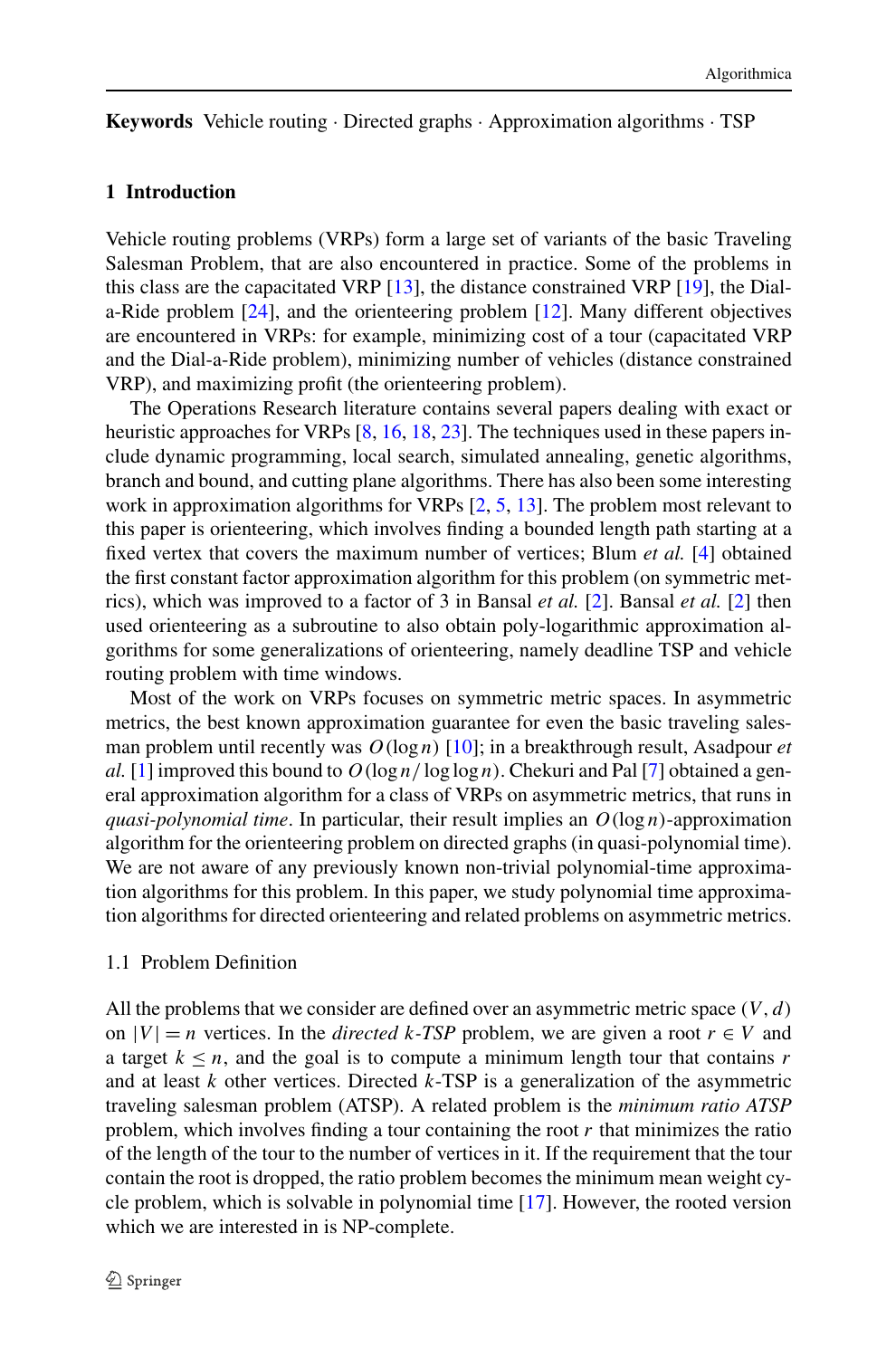In the *orienteering* problem, we are given a metric space, a specified origin *s* and a length bound *D*, and the goal is to find a path of length at most *D*, that starts at *s* and visits the maximum number of vertices. We actually consider a more general version of this problem, which is the directed version of point-to-point orienteering [\[2](#page-12-2)]. In the *directed orienteering* problem, we are given specified origin *s* and destination *t* vertices, and a length bound *D*, and the goal is to compute a path from *s* to *t* of length at most *D*, that visits the maximum number of vertices. The orienteering problem can also be extended to the setting where there is some profit at each vertex, and the goal is to maximize total profit.

Many problems we deal with in this paper have the following form, where  $S$  is a feasible set,  $C : \mathcal{S} \to \mathbb{R}^+$  is a cost function,  $N : \mathcal{S} \to \mathbb{N}$  is a coverage function, and k is the target:

$$
\min\{C(x) : x \in S, N(x) \ge k\}
$$

For example, in the  $k$ -TSP problem,  $S$  is the set of all tours containing  $r$ , and for any  $x \in S$ ,  $C(x)$  is the length of tour x and  $N(x)$  is the number of vertices (other than  $r$ ) covered in the tour. For any problem of the above form, a polynomial time algorithm A is said to be an  $(\alpha, \beta)$  bi-criteria approximation if on each problem instance, A obtains a solution  $y \in S$  satisfying  $C(y) \le \alpha \cdot OPT$  and  $N(y) \ge \frac{k}{\beta}$ , where  $OPT = \min\{C(x) : x \in S, N(x) \ge k\}$  is the optimal value of this instance.

#### 1.2 Results and Paper Outline

We present a polynomial time  $O(\frac{\log^2 n}{\log \log n} \cdot \log k)$ -approximation algorithm for the directed *k*-TSP problem. This is based on an  $O(\frac{\log^2 n}{\log \log n})$ -approximation algorithm for the minimum ratio ATSP problem. To the best of our knowledge, this problem has not been studied earlier. An important ingredient in this algorithm is a splitting-off theorem on directed Eulerian graphs due to Frank [\[9](#page-12-13)] and Jackson [[15\]](#page-12-14). This algorithm is described in Sect. [2](#page-3-0). In the preliminary version [\[21](#page-13-0)] we gave an  $O(log<sup>2</sup> n)$ -approximation algorithm for minimum ratio ATSP. Using the recent  $O(\log n / \log \log n)$ -approximation algorithm for ATSP due to Asadpour *et al.* [[1\]](#page-12-11), our approximation factor for minimum ratio ATSP also improves to  $O(\frac{\log^2 n}{\log \log n})$ . In this paper we give a self-contained proof of the  $O(\log^2 n)$  guarantee, and note that the algorithm of [[1\]](#page-12-11) can be used to obtain the  $O(\frac{\log^2 n}{\log \log n})$  approximation.

We then use the approximation algorithm for minimum ratio ATSP, to obtain a bi-criteria approximation algorithm for the *directed k-path* problem (Sect. [3\)](#page-9-0). We also observe that the reductions in Blum *et al.* [[4\]](#page-12-0) and Bansal *et al.* [\[2](#page-12-2)] (in undirected metrics) from the *k*-path problem to the orienteering problem, can be easily adapted to the directed case. Together with the approximation algorithm for the directed *k*-path problem, we obtain an  $O(\frac{\log^2 n}{\log \log n})$ -approximation guarantee for directed orienteering. This answers in the affirmative, the question of poly-logarithmic approximability of directed orienteering [\[4](#page-12-0)].

Finally, we note that the techniques used for discounted-reward TSP [\[4](#page-12-0)], and ve-hicle routing with time-windows [\[2](#page-12-2)], also work in the directed setting (see Sect. [3.1](#page-11-0)) for definitions of these problems). Since these algorithms use the orienteering (or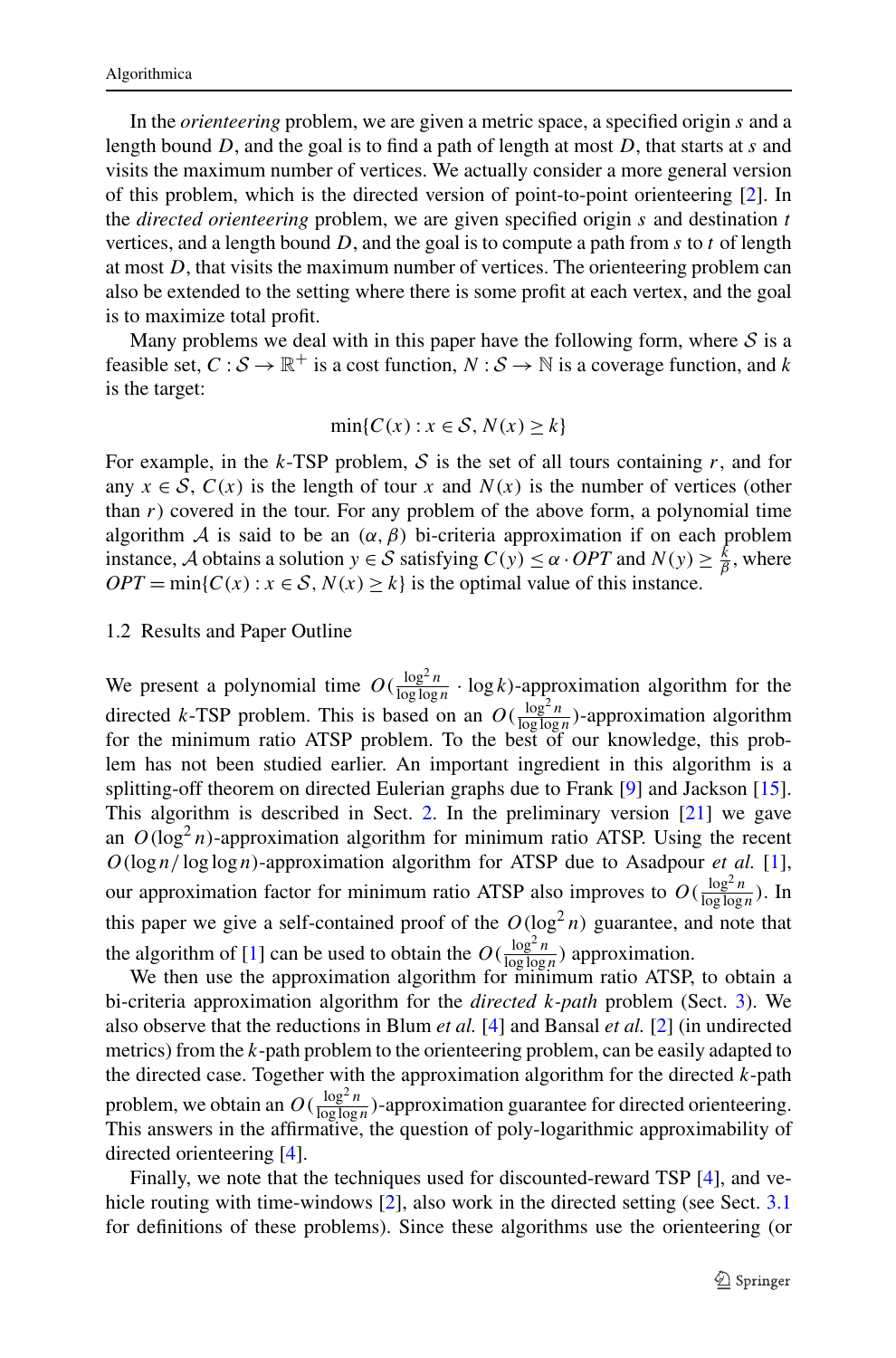the related minimum excess) problem in a black-box fashion, our results imply approximation algorithms with guarantees  $O(\frac{\log^2 n}{\log \log n})$  for discounted-reward TSP, and  $O(\frac{\log^4 n}{\log \log n})$  for VRP with time-windows.

*Other Related Results* In independent work, Chekuri *et al.* [\[6](#page-12-15)] also obtained many of the results reported in this paper, although via different techniques. They obtain an  $O(\log^3 k)$ -approximation algorithm for the directed *k*-TSP problem, and an  $O(\log^2 OPT)$ -approximation algorithm for directed orienteering (where  $OPT \le n$  is the optimal value of the orienteering instance). Recently Bateni and Chuzhoy [\[3](#page-12-16)] gave an improved  $O(\frac{\log^2 n}{\log \log n})$ -approximation algorithm for directed *k*-TSP, by showing that our approach for minimum ratio ATSP (Theorem [5](#page-7-0)) can be directly applied to directed *k*-TSP (instead of the set-cover based reduction we use in Theorem [6\)](#page-8-0). More interestingly, they also gave an  $O(\frac{\log^2 n}{\log \log n} \log k)$ -approximation algorithm for the "directed *k*-path" problem (studied in Sect. [3\)](#page-9-0), which is the first true approximation ratio for this problem.

# <span id="page-3-0"></span>**2 Directed** *k***-TSP**

The *directed k-TSP* problem is a generalization of the asymmetric traveling salesman problem (ATSP), for which the best known approximation guarantee is  $O(\frac{\log n}{\log \log n})$  [\[1](#page-12-11)]. In this section, we obtain an  $O(\frac{\log^2 n}{\log \log n} \cdot \log k)$ -approximation algorithm for directed *k*-TSP. We first obtain an  $O(\frac{\log n}{\log \log n})$ -approximation algorithm for minimum ratio ATSP (Theorem [5\)](#page-7-0), and then show how this implies the result for directed *k*-TSP (Theorem [6\)](#page-8-0). Our algorithm for minimum ratio ATSP is based on a bound on the integrality gap (Theorem [2\)](#page-4-0) of a suitable LP relaxation for ATSP, which we study next.

# 2.1 A Linear Relaxation for ATSP

<span id="page-3-1"></span>In this section, we consider the following LP relaxation for ATSP, where  $(V, d)$  is the input metric. Let  $\delta^+(S)$  denote the edges leaving the set *S*. Similarly,  $\delta^-(S)$  is the set of edges entering *S*. We use  $z(\delta^+(S))$  to denote the sum of the *z*-values of the edges in  $\delta^+(S)$ .

$$
\min \sum_{e} d_e \cdot z_e
$$
\ns.t.  
\n
$$
z(\delta^+(v)) = z(\delta^-(v)) \quad \forall v \in V
$$
  
\n
$$
z(\delta^+(S)) \ge 1 \qquad \forall \emptyset \ne S \ne V
$$
  
\n
$$
z_e \ge 0 \qquad \forall \text{arc } e
$$
\n(ALP)

This relaxation was also studied in Vempala and Yannakakis [[25\]](#page-13-3), where the authors proved a structural property about basic solutions to ([ALP\)](#page-3-1). We are not aware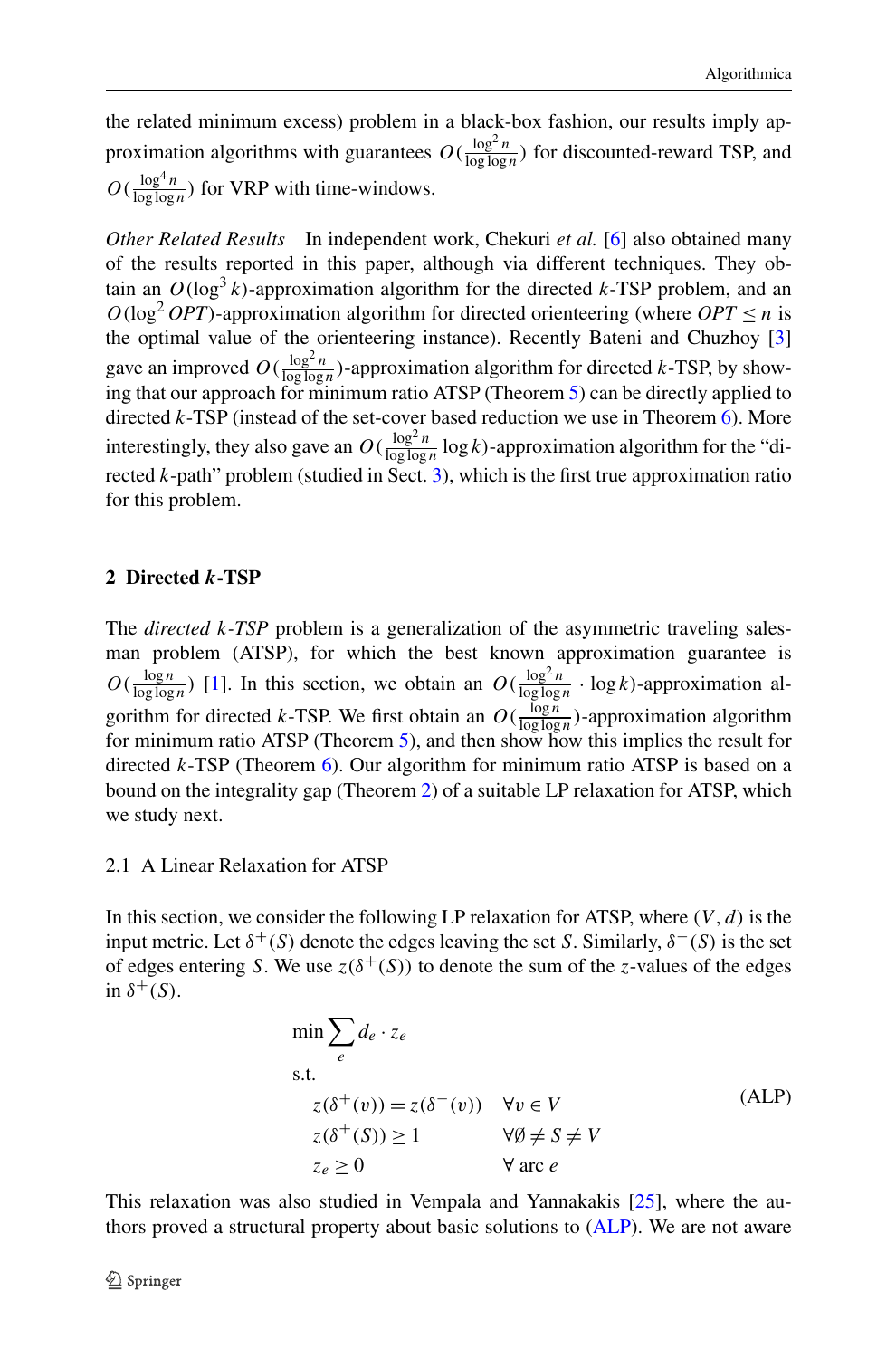<span id="page-4-1"></span>of any previous result bounding the integrality gap of [\(ALP](#page-3-1)). However, the follow-ing stronger LP relaxation [\(ALP](#page-4-1)<sup>'</sup>), with additional degree equals 1 constraints, was shown to have an integrality gap of at most  $\lceil \log n \rceil$  by Williamson [\[26](#page-13-4)]. It was also shown  $[26]$  $[26]$  that  $(ALP')$  $(ALP')$  $(ALP')$  is equivalent to the Held-Karp bound  $[14]$  $[14]$ .

$$
\min \sum_{e} d_e \cdot z_e
$$
\ns.t.\n
$$
z(\delta^+(v)) = 1 \quad \forall v \in V
$$
\n
$$
z(\delta^-(v)) = 1 \quad \forall v \in V
$$
\n
$$
z(\delta^+(S)) \ge 1 \quad \forall \emptyset \ne S \ne V
$$
\n
$$
z_e \ge 0 \qquad \forall \text{ arc } e
$$
\n(ALP')

<span id="page-4-3"></span>We first give a proof of a  $\lceil \log n \rceil$  upper bound on the integrality gap of the weaker [\(ALP\)](#page-3-1) relaxation (Theorem [2](#page-4-0)), and then show that for any asymmetric metric *(V,d)*, the optimal values of ([ALP\)](#page-3-1) and ([ALP](#page-4-1)<sup>'</sup>) coincide (Theorem [3](#page-6-0)). This gives an inde-pendent proof of the same upper bound for the stronger [\(ALP](#page-4-1)<sup>'</sup>) relaxation. Our proof makes use of the following directed splitting-off theorem due to Mader [\[20](#page-13-5)].

<span id="page-4-0"></span>**Theorem 1** (Mader [[20\]](#page-13-5)) Let  $D = (U + x, A)$  be a directed graph such that indegree *equal to outdegree at x*, *and the directed connectivity between any pair of vertices in U is at least k*. *Then for every arc*  $(x, v) \in A$  *there exists an arc*  $(u, x) \in A$  *so that after replacing the two arcs*  $(u, x)$  *and*  $(x, v)$  *by an arc*  $(u, v)$ *, the directed connectivity between every pair of vertices in U remains at least k*.

This operation of replacing two arcs  $(u, x)$  and  $(x, v)$  by the single arc  $(u, v)$  is called *splitting-off*.

**Theorem 2** *The integrality gap of*  $(ALP)$  $(ALP)$  $(ALP)$  *is at most*  $\lceil \log n \rceil$ *.* 

*Proof* This proof has the same outline as the proof for the stronger LP relaxation  $(ALP')$  $(ALP')$  in Williamson [\[26](#page-13-4)]. We use the  $\lceil \log n \rceil$  approximation algorithm for ATSP due to Frieze *et al.* [[10\]](#page-12-10), which works by computing minimum-length cycle covers<sup>[1](#page-4-2)</sup> repeatedly (in at most  $\lceil \log n \rceil$  iterations). Briefly, the algorithm is as follows: initially set *R* of *representatives* is *V* ; in each iteration compute a minimum cycle cover on *R*, and retain one (arbitrary) representative from each cycle into the set *R* for the next iteration. In this algorithm, if  $U \subseteq V$  is the set of representative vertices in some iteration, the cost incurred in this iteration equals the minimum cycle cover on *U*. Let  $ALP(U)$  denote the LP relaxation ALP restricted to a subset *U* of the original vertices (and arcs induced on  $U$ ), and  $opt(ALP(U))$  its optimal value. Then we have:

<span id="page-4-2"></span>**Claim 1** *For any subset*  $U \subseteq V$ , *the minimum cycle cover on U has cost at most*  $opt(ALP(U)).$ 

<sup>&</sup>lt;sup>1</sup>A cycle cover is a subgraph in which every vertex has in-degree and out-degree exactly one, and hence is a cover of the vertices by directed cycles.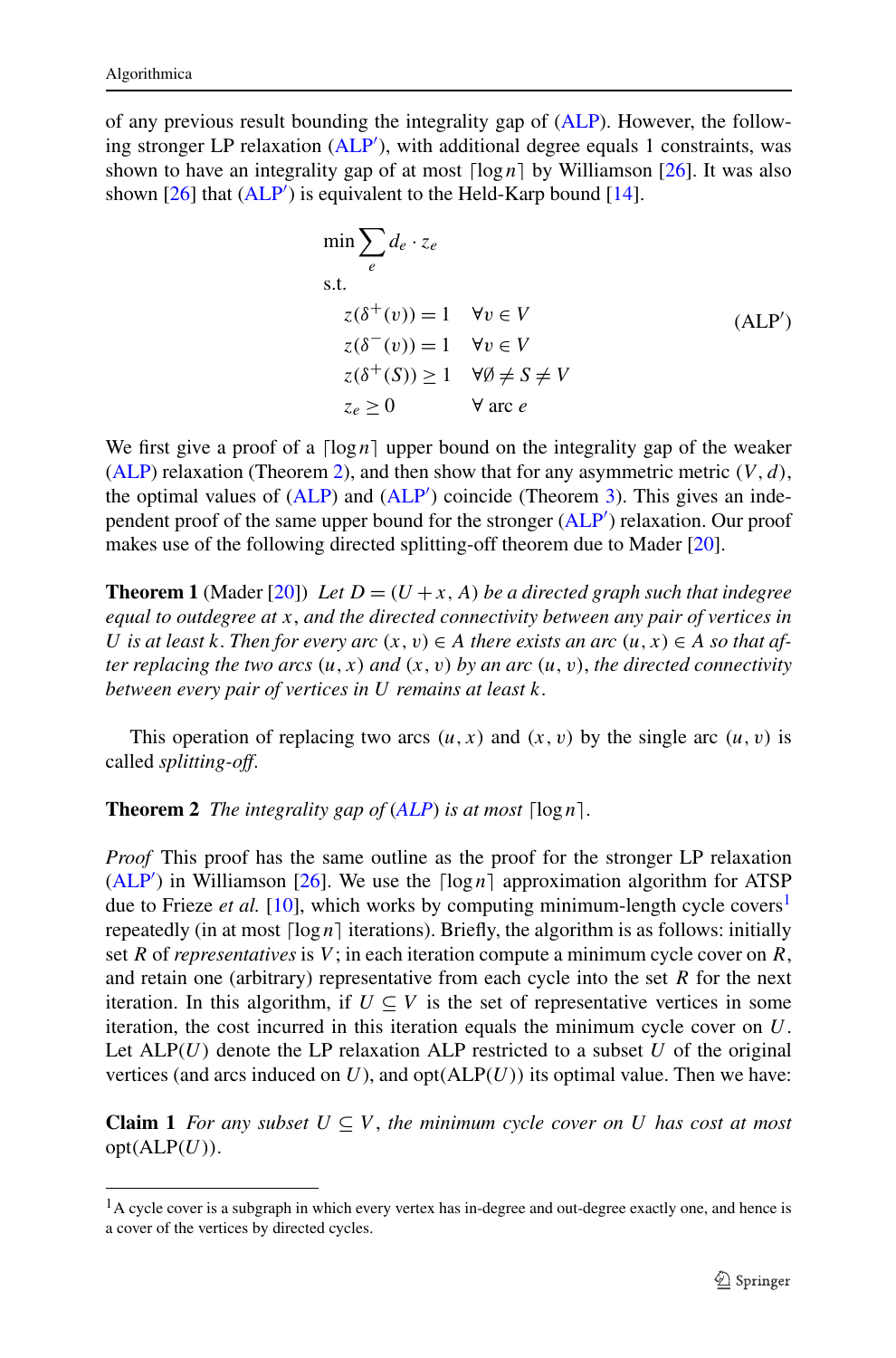<span id="page-5-0"></span>*Proof* Consider the following linear relaxation for cycle cover.

$$
\min \sum_{e} d_e \cdot x_e
$$
\ns.t.\n
$$
x(\delta^+(v)) - x(\delta^-(v)) = 0 \quad \forall v \in U
$$
\n
$$
x(\delta^+(v)) \ge 1 \qquad \forall v \in U
$$
\n
$$
x_e \ge 0 \qquad \forall \text{ arc } e
$$
\n(CLP)

These constraints are equivalent to a circulation problem on network *N* which contains two vertices  $v_{in}$  and  $v_{out}$  for each vertex  $v \in U$ . The arcs in *N* are: { $(u_{out}, v_{in})$  :  $\forall u, v \in U$ ,  $u \neq v$ , and  $\{(v_{in}, v_{out}) : \forall v \in U\}$ . The cost of each  $(u_{out}, v_{in})$  arc is  $d(u, v)$ , and each  $(v_{in}, v_{out})$  arc costs 0. It is easy to see that the minimum cost circulation on *N* that places at least one unit of flow on each arc in  $\{(v_{in}, v_{out}) : \forall v \in U\}$ is exactly the optimal solution to [\(CLP\)](#page-5-0). But the linear program for minimum cost circulation is integral (network matrices are totally unimodular, cf. [[22\]](#page-13-6)), and so is [\(CLP](#page-5-0)).

Any integral solution to ([CLP](#page-5-0)) defines an Eulerian subgraph *H* with each vertex in *U* having degree at least 1. Each connected component *C* of *H* is Eulerian and can be shortcut to get a cycle on the vertices of *C*. Since triangle inequality holds, the cost of each such cycle is at most that of the original component. So this gives a cycle cover of *U* of cost at most opt $(CLP(U))$  $(CLP(U))$  $(CLP(U))$ , the optimal value of  $(CLP)$ . But the linear program  $ALP(U)$  is more constrained than  $CLP(U)$ ; so the minimum cycle cover on *U* costs at most opt $(ALP(U))$ .

We now establish the *monotonicity property* of ALP, namely:

$$
opt(ALP(U)) \le opt(ALP(V)) \quad \forall U \subseteq V
$$

Consider any subset  $U \subseteq V$ , vertex  $v \in U$ , and  $U' = U - v$ ; we will show that  $opt(ALP(U')) \leq opt(ALP(U))$ . Let *z* be any fractional solution to  $ALP(U)$  so that *L* ⋅ *z* is integral for some large enough *L* ∈ N. Define a multigraph *H* on vertex set *U* with  $L \cdot z_{w_1,w_2}$  arcs going from  $w_1$  to  $w_2$  (for all  $w_1, w_2 \in U$ ). From the feasibility of *z* in ALP*(U)*, *H* is Eulerian and has arc-connectivity at least *L*. Now applying The-orem [1](#page-4-3) repeatedly on vertex  $v \in U$  (until its degree is zero), we obtain a multigraph *H*<sup> $\prime$ </sup> on  $U' = U - v$  such that the arc-connectivity of *H*<sup> $\prime$ </sup> is still at least *L*. Further, due to the triangle inequality, the total cost of  $H'$  is at most that of  $H$ . Finally, scaling down  $H'$  by  $L$  we obtain a fractional solution to  $ALP(U')$  of cost at most  $d \cdot z$ . Thus,  $opt(ALP(U')) \leq opt(ALP(U))$ , and using this inductively we have monotonicity for ALP.

This suffices to prove the theorem, as the cost incurred in each iteration of the Frieze *et al.* [\[10](#page-12-10)] algorithm can be bounded by opt*(*ALP*(V ))*, and there are at most  $\lceil \log n \rceil$  iterations.  $\Box$ 

We note that in order to prove the monotonicity property for the linear program  $(ALP')$  $(ALP')$ , Williamson [\[26](#page-13-4)] used the equivalence of  $(ALP')$  $(ALP')$  $(ALP')$  and the Held-Karp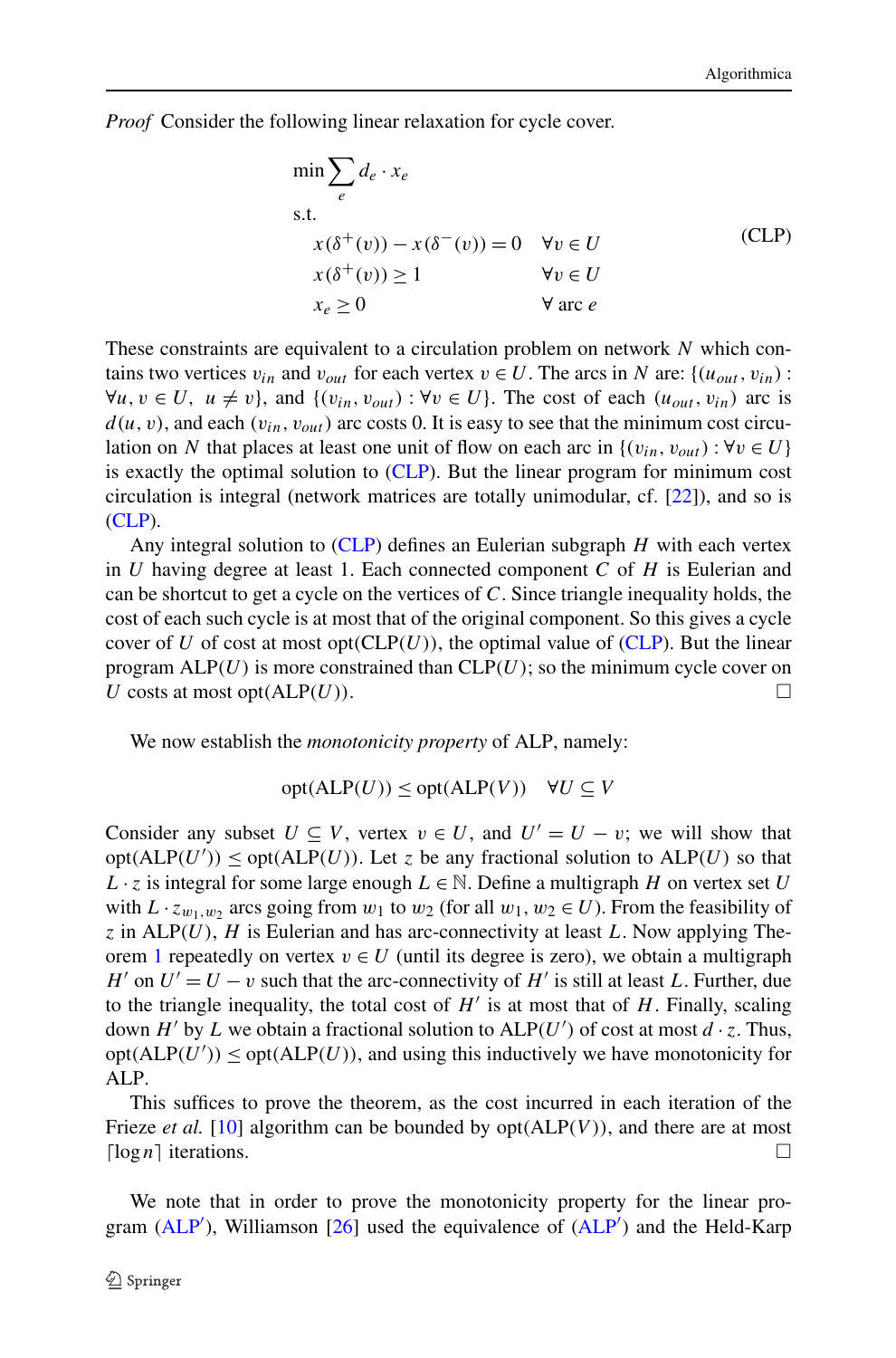<span id="page-6-0"></span>bound [\[14](#page-12-17)], and showed that the Held-Karp lower bound is monotone. Using splitting-off, we obtained a more direct proof of monotonicity. In fact, we can prove a stronger statement than Theorem [2](#page-4-0), which relates the optimal values of [\(ALP](#page-3-1)) and  $(ALP')$  $(ALP')$ . It was shown in [[26\]](#page-13-4) that the optimal value of  $(ALP')$  equals the Held-Karp lower bound [[14\]](#page-12-17); so the next theorem shows that for any ATSP instance, the values of the Held-Karp bound, [\(ALP](#page-4-1)<sup>'</sup>) and [\(ALP\)](#page-3-1) are all equal. A similar result for the symmetric case was proved in Goemans and Bertsimas [[11\]](#page-12-18), which was also based on splitting-off (for undirected graphs).

# **Theorem 3** *The optimal values of* [\(ALP](#page-3-1)) and ([ALP](#page-4-1)<sup>'</sup>) are equal.

*Proof* Clearly the optimal value of  $(ALP')$  $(ALP')$  is at most that of  $(ALP)$  $(ALP)$ . We will show that any fractional solution *z* to [\(ALP](#page-3-1)) can be modified to a fractional solution  $z'$  to [\(ALP](#page-4-1)<sup>'</sup>), such that  $\sum_e d_e \cdot z'_e \leq \sum_e d_e \cdot z_e$ , which would prove the theorem. As in the proof of Theorem [2,](#page-4-0) let  $L \in \mathbb{N}$  be large enough so that  $L \cdot z$  is integral, and let *H* denote a multi di-graph with  $L \cdot z_{u,v}$  arcs from *u* to *v*, for all  $u, v \in V$ . From the feasibility of  $z$  in [\(ALP](#page-3-1)), we know that  $H$  is Eulerian and has arc-connectivity at least *L*.

If some  $v \in V$  has degree strictly greater than *L*, we reduce its degree by one as follows. Let *v'* be any vertex in  $V \setminus v$ , and  $\mathcal{P}_{v,v'}$  denote a minimal set of arcs that constitutes exactly  $L$  arc-disjoint paths from  $v$  to  $v'$ . Due to minimality, the number of arcs in  $\mathcal{P}_{v,v'}$  incident to *v* is exactly *L* and they are all arcs leaving *v*. Since the degree of *v* is at least  $L + 1$  $L + 1$ , there is an arc  $(v, w) \in H \setminus \mathcal{P}_{v, v'}$ . Applying Theorem 1 to arc  $(v, w)$ , we obtain arc  $(u, v) \in H \setminus \mathcal{P}_{v, v'}$  such that the arc-connectivity of vertices *V* \ *v* in *H*<sup> $′$ </sup> =  $(H \setminus \{(u, v), (v, w)\}) \cup (u, w)$  remains at least *L*. Further, by the choice of  $(v, w)$ ,  $\mathcal{P}_{v,v'} \subseteq H'$ ; so the arc-connectivity from *v* to *v'* in *H'* is at least *L*. Since  $H'$  is Eulerian, it now follows that the arc-connectivity of vertices *V* in  $H'$  is also at least  $L$ . Thus we obtain a multigraph  $H'$  from  $H$  which maintains connectivity and decreases the degree of vertex  $v$  by 1. Repeating this procedure for all vertices in *V* having degree greater than *L*, we obtain (an Eulerian) multigraph *G* having arc-connectivity *L* such that the degree of each vertex equals *L*.

<span id="page-6-1"></span>Note that in the degree reducing procedure above, the only operation we used was splitting-off. Since *d* satisfies triangle inequality, the total cost of arcs in *G* (under length *d*) is at most that of *H*. Finally, scaling down *G* by *L*, we obtain the claimed fractional solution  $z'$  to  $(ALP')$  $(ALP')$ . ).  $\Box$ 

Using this correspondence, we obtain the following improvement:

#### **Corollary 1** ([[1\]](#page-12-11)) *The integrality gap of* [\(ALP\)](#page-3-1) *is*  $O(\log n / \log \log n)$ .

*Proof* Asadpour *et al.* [\[1](#page-12-11)] gave an  $O(\log n / \log \log n)$ -approximation algorithm for ATSP relative to the LP relaxation ([ALP](#page-4-1)'). Using Theorem [3](#page-6-0) we obtain the corol- $\Box$  $\Box$ 

# 2.2 Minimum Ratio ATSP

We now describe the approximation algorithm for minimum ratio ATSP, which uses Theorem [2.](#page-4-0) We call any tour containing the root *r* an *r*-tour. In addition, we require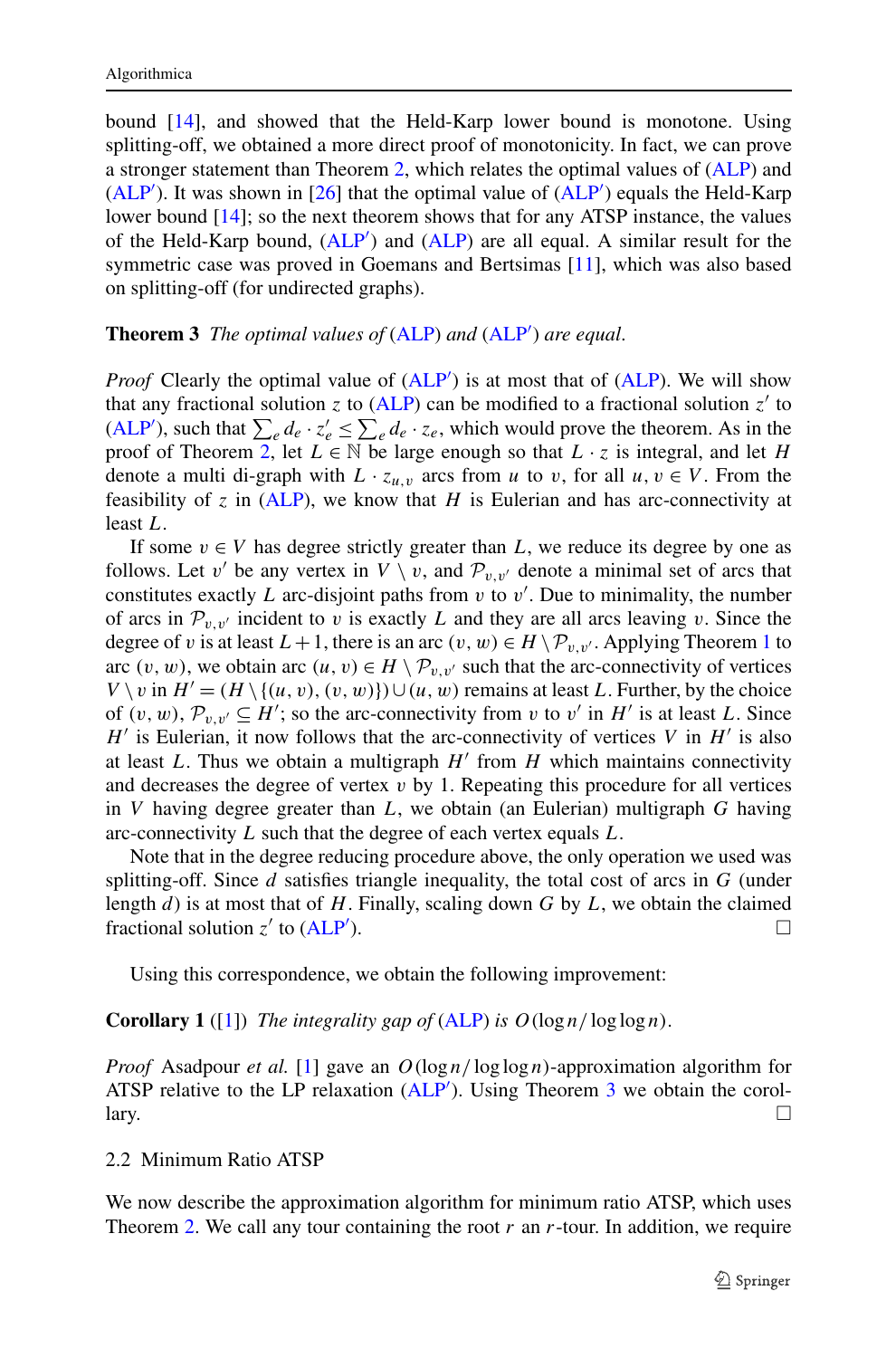<span id="page-7-2"></span><span id="page-7-0"></span>the following strengthening of Mader's splitting-off Theorem, in the case of Eulerian digraphs.

**Theorem 4** (Frank [[9\]](#page-12-13) (Theorem 4.3) and Jackson [\[15](#page-12-14)]) Let  $D = (U + x, A)$  be a *directed Eulerian graph. For each arc*  $f = (x, v) \in A$  *there exists an arc*  $e = (u, x) \in A$ *A so that after replacing arcs eandf by arc (u,v)*, *the directed connectivity between every pair of vertices in U is preserved*.

**Theorem 5** *There is an*  $O(log^2 n)$ *-approximation algorithm for the minimum ratio ATSP problem*.

<span id="page-7-1"></span>*Proof* The approximation algorithm for minimum ratio ATSP is based on the following LP relaxation for this problem.

$$
\min \sum_{e} d_e \cdot x_e
$$
\ns.t.\n
$$
x(\delta^+(v)) = x(\delta^-(v)) \quad \forall v \in V
$$
\n
$$
x(\delta^+(S)) \ge y_v \qquad \forall S \subseteq V - \{r\} \forall v \in S
$$
\n
$$
\sum_{v \ne r} y_v \ge 1
$$
\n
$$
x_e \ge 0 \qquad \forall \text{ arc } e
$$
\n
$$
0 \le y_v \le 1 \qquad \forall v \in V - \{r\}
$$

To see that this is indeed a relaxation, consider the optimal integral *r*-tour *C*<sup>∗</sup> that covers *l* vertices (excluding *r*). We construct a solution to ([RLP](#page-7-1)) by setting  $y_v = \frac{1}{l}$ for all vertices  $v \in C^*$ , and  $x_e = \frac{1}{l}$  for all arcs  $e \in C^*$ . It is easy to see that this solution is feasible and has cost  $\frac{d(C^*)}{l}$  which is the optimal ratio. The linear program [\(RLP](#page-7-1)) can be solved in polynomial time using the Ellipsoid algorithm. The algorithm is as follows:

- 1. Let  $(x, y)$  denote an optimal solution to  $(RLP)$  $(RLP)$ .
- 2. Discard all vertices  $v \in V \setminus r$  with  $y_v \leq \frac{1}{2n}$ ; all remaining vertices have *y*-values in the interval  $\left[\frac{1}{2n}, 1\right]$ .
- 3. Define  $g = \lceil \log_2 n + 1 \rceil$  groups of vertices where group  $G_i$  (for  $i = 1, ..., g$ ) consists of all vertices *v* having  $y_v \in (\frac{1}{2^i}, \frac{1}{2^{i-1}}]$ .
- 4. Run the Frieze *et al.* [\[10](#page-12-10)] algorithm on each of  $G_i \cup \{r\}$  and output the *r*-tour with the smallest ratio.

Note that the total *y*-value of vertices remaining after step 2 is at least 1*/*2. Consider any group  $G_i$ ; let  $L_i \in \mathbb{N}$  be large enough so that  $L_i \cdot 2^i \cdot x$  is integral. We note that  $L_i$ s are not required to by polynomially bounded- we use them only in the analysis and not in the algorithm. Define a multigraph  $H_i$  with  $L_i \cdot 2^i \cdot x_{u,v}$  arcs from *u* to *v* for all  $u, v \in V$ . Below, for a directed graph *D* and vertices  $u, v \in D$ the directed arc-connectivity from *u* to *v* is denoted  $\lambda(u, v; D)$ . From the feasibility of *x* in RLP, it is clear that  $H_i$  is Eulerian. Further, for all  $v \in G_i$ ,  $\lambda(r, v; H_i)$  =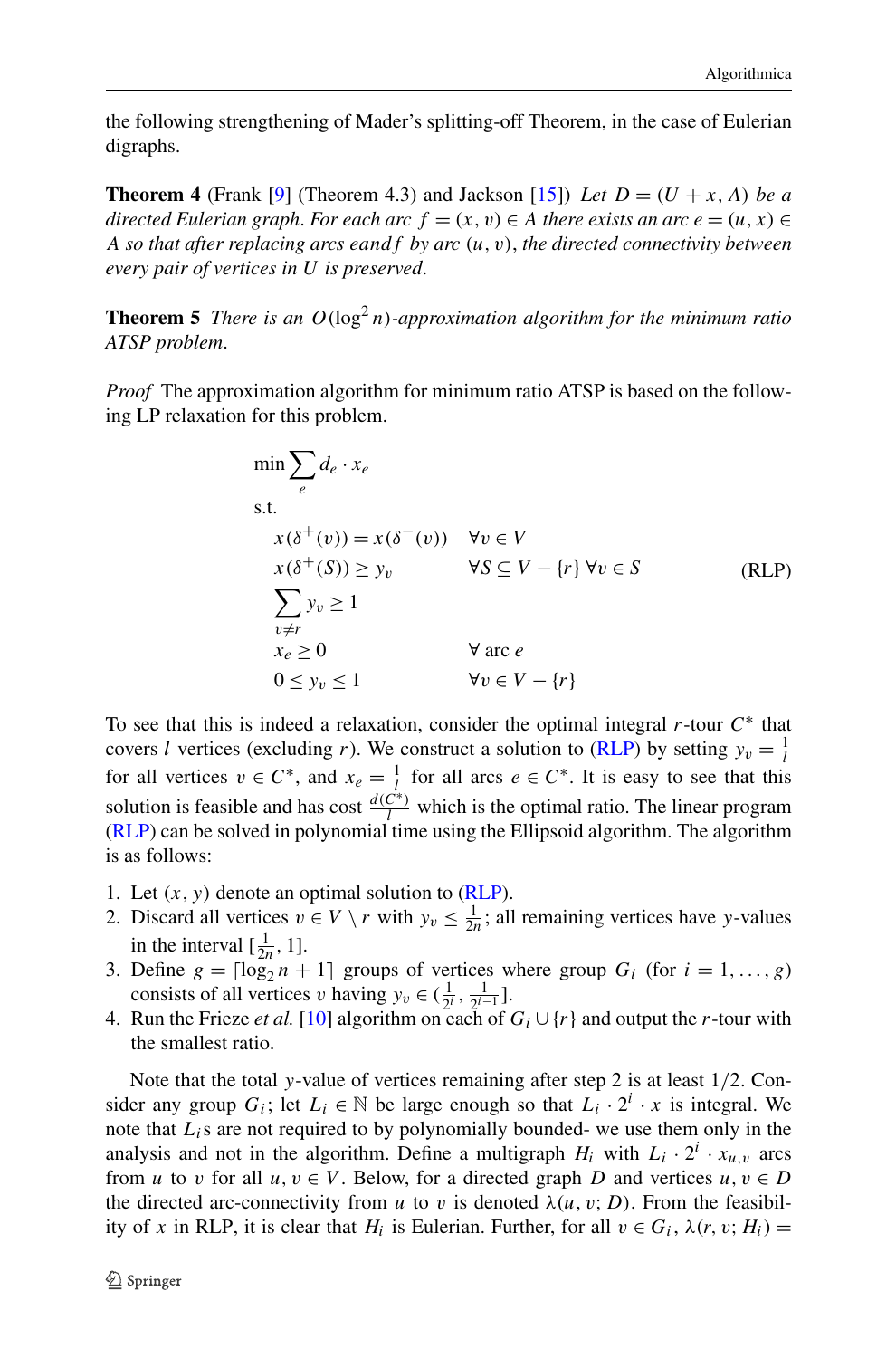$\lambda(v, r; H_i) \ge L_i \cdot 2^i \cdot y_v \ge L_i$ . Now we split-off vertices in  $V \setminus (G_i \cup \{r\})$  one by one, using Theorem [4,](#page-7-2) which preserves the arc-connectivity of  $G_i \cup \{r\}$ . This results in an Eulerian multigraph *H*<sup>*i*</sup> on vertices  $G_i \cup r$  satisfying  $\lambda(r, v; H_i')$ ,  $\lambda(v, r; H_i') \ge L_i$ for all  $v \in G_i$ . Further, due to triangle inequality the total weight of arcs in  $H'_i$  is at most that in  $H_i$ . Now, scaling down  $H'_i$  by  $L_i$ , we obtain a fractional solution  $z^i$  to ALP( $G_i \cup \{r\}$ ) of cost  $d \cdot z^i \leq 2^i (d \cdot x)$  $d \cdot z^i \leq 2^i (d \cdot x)$  $d \cdot z^i \leq 2^i (d \cdot x)$ . Now Theorem 2 implies that there exists an *r*-tour on  $G_i$  of cost at most  $\beta = \lceil \log n \rceil$  times  $d \cdot z^i$ . In fact, the Frieze *et al.* [\[10](#page-12-10)] algorithm applied on  $G_i + r$  produces such a tour. We now claim that one of the *r*-tours found in step 4 (over all  $i = 1, \ldots, g$ ) has a small ratio:

$$
\min_{i=1}^{g} \frac{\beta(d \cdot z^{i})}{|G_{i}|} \le \min_{i=1}^{g} \frac{2^{i} \beta(d \cdot x)}{|G_{i}|} \le \frac{\beta \sum_{i=1}^{g} d \cdot x}{\sum_{i=1}^{g} |G_{i}|/2^{i}} \le 4g\beta \cdot (d \cdot x)
$$

The last inequality follows from the fact that after step 2,

$$
\frac{1}{2} \le \sum_{v \ne r} y_v \le \sum_{i=1}^g \frac{1}{2^{i-1}} |G_i| = 2 \sum_{i=1}^g \frac{|G_i|}{2^i},
$$

since there is a total *y*-weight of at least  $1/2$  even after step 2. Thus we have a  $4g\beta =$  $O(\log^2 n)$  approximation algorithm for minimum ratio ATSP.

<span id="page-8-1"></span>We note that for this proof of Theorem [5](#page-7-0) to work, just a bound on the integrality gap of  $(ALP')$  $(ALP')$  $(ALP')$  [[26\]](#page-13-4) is insufficient. The Eulerian multigraph  $H'_i$  that gives rise to the fractional ATSP solution  $z^i$  on  $G_i \cup \{r\}$  may not have degree  $L_i$  at all vertices; so  $z^i$ may be infeasible for  $ALP'(G_i \cup \{r\})$ . This is the reason we need to consider the LP relaxation [\(ALP](#page-3-1)).

**Corollary 2** *There is an*  $O(\frac{\log^2 n}{\log \log n})$ *-approximation algorithm for minimum ratio ATSP*.

<span id="page-8-0"></span>*Proof* This is identical to the algorithm in Theorem [6,](#page-8-0) except that we use the Asadpour *et al.* [[1\]](#page-12-11) algorithm in Step 4, and use Corollary [1](#page-6-1) instead of Theorem [2](#page-4-0) in the analysis.  $\Box$ 

#### 2.3 Application to Directed *k*-TSP

We now describe how minimum ratio ATSP can be used to obtain an approximation algorithm for the directed *k*-TSP problem.

**Theorem 6** *There is a polynomial time*  $O(log^2 n \cdot log k)$  *approximation algorithm for the directed k-TSP problem*.

*Proof* We use the  $\alpha = O(\log^2 n)$ -approximation algorithm for the related minimum ratio ATSP problem. Let *OPT* denote the optimal value of the directed *k*-TSP instance. By performing binary search, we may assume that we know the value of *OPT* within a factor 2. We only consider vertices  $v \in V$  satisfying  $d(r, v)$ ,  $d(v, r) \leq OPT$ ;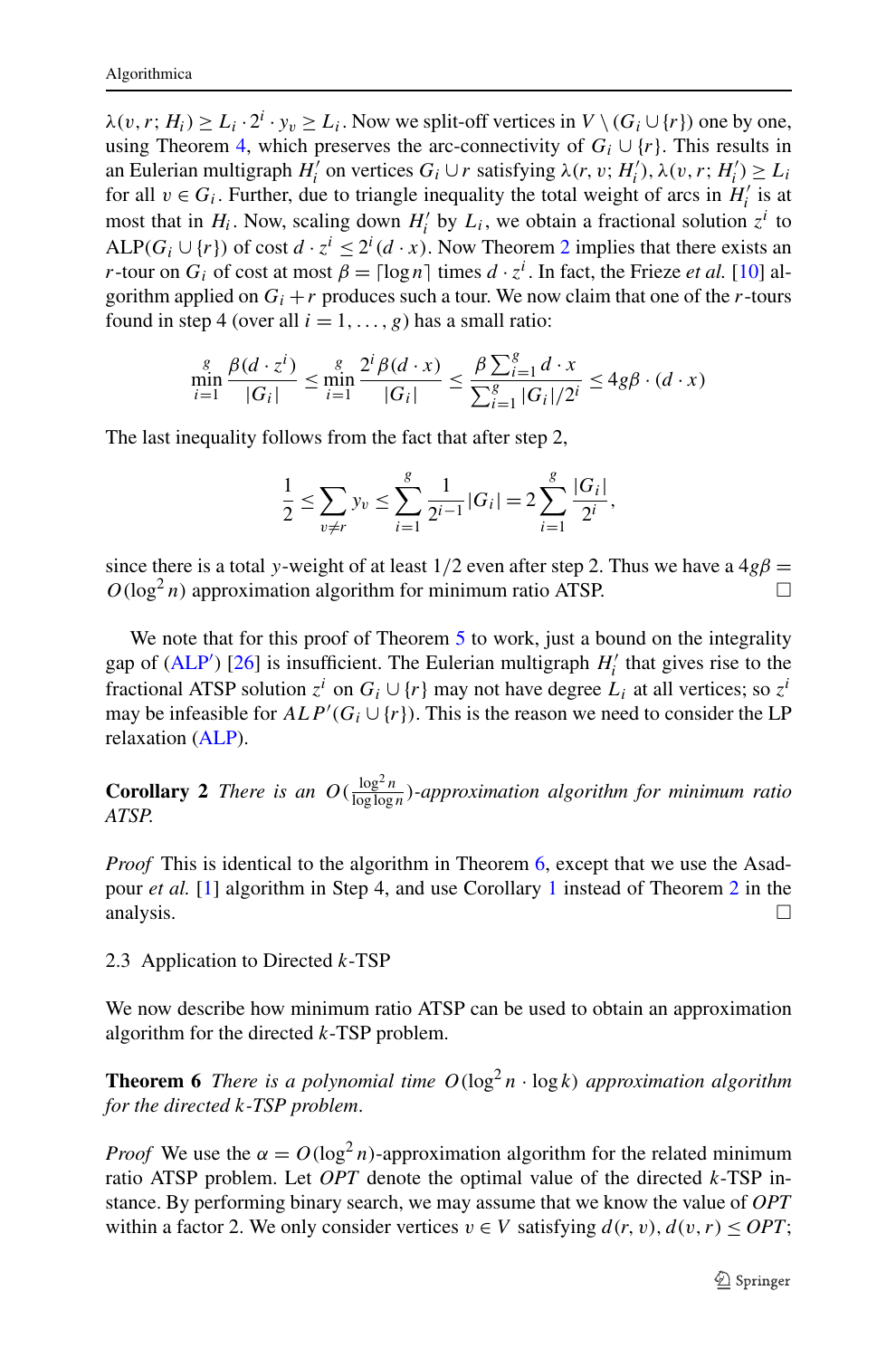this does not affect the optimal solution. Then we invoke the minimum ratio ATSP algorithm repeatedly (each time restricted to the currently uncovered vertices) until the total number of covered vertices  $t \geq \frac{k}{2}$ . Note that for every instance of the ratio problem that we solve, there is a feasible solution of ratio  $\leq \frac{2.OPT}{k}$  (namely, the optimal *k*-TSP tour covering at least  $k/2$  residual vertices). Thus we obtain an *r*-tour on  $t \geq \frac{k}{2}$  vertices having ratio  $\leq \frac{2\alpha \cdot OPT}{k}$ ; so the length of this *r*-tour is at most  $\frac{2\alpha t \cdot OPT}{k}$ . Note that *t* may be much larger than *k*. Therefore, we split this *r*-tour into  $l = \lceil \frac{2t}{k} \rceil$ di-paths, each containing at least  $\frac{t}{l} \geq \frac{k}{4}$  vertices (this can be done in a greedy fashion). By averaging, the minimum length di-path in this collection has length at most  $\frac{2\alpha tOPT/k}{l} \leq \alpha \cdot OPT$ . Joining the first and last vertices in this di-path to *r*, we obtain an *r*-tour containing at least  $\frac{k}{4}$  vertices, of length at most  $(\alpha + 2) \cdot OPT$ . So we get an  $(O(\alpha), 4)$  bi-criteria approximation for directed *k*-TSP. This algorithm can now be used as follows. Until *k* vertices are covered, repeat: if *k* denotes the number of vertices covered so far, run the bi-criteria approximation algorithm with a target of  $k - k'$ , restricted to currently uncovered vertices. A standard set cover based analysis implies that this is an  $O(\alpha \cdot \log k)$ -approximation algorithm for directed *k*-TSP.

#### <span id="page-9-0"></span>**3 Directed Orienteering**

In this section, we consider the orienteering problem in asymmetric metrics. As mentioned before, this is in fact the directed counterpart of the point-to-point orienteering problem [\[2](#page-12-2)]. In what follows, we adapt the framework of Blum *et al.* [\[4](#page-12-0)] (for undirected orienteering) to the directed case.

As in Blum *et al.* [[4\]](#page-12-0), we define the *excess* of an *s*-*t* di-path as the difference of the path length and the shortest path distance from *s* to *t*. The *directed min-excess* problem is defined as follows: given an asymmetric metric *(V,d)*, origin (*s*) and destination (*t*) vertices, and a target *k*, find an *s*-*t* di-path of minimum excess that visits at least *k* other vertices.

The *directed k-path* problem is the following: given an asymmetric metric *(V,d)*, origin (*s*) and destination (*t*) vertices, and a target *k*, find an *s*-*t* di-path of minimum length that visits at least *k* other vertices.

<span id="page-9-1"></span>The algorithm of [[4\]](#page-12-0) for directed orienteering is based on the following sequence of reductions: directed *k*-path to minimum ratio ATSP (Theorem [7](#page-9-1)), directed minimum excess to directed *k*-path (Theorem [8](#page-10-0)), and directed orienteering to directed minimum excess (Theorem [9](#page-10-1)). The last two reductions are identical to the corresponding reductions for undirected orienteering in Blum *et al.* [\[4](#page-12-0)] and Bansal *et al.* [[2\]](#page-12-2).

We prove the following bi-criteria approximation guarantee for the directed *k*-path problem.

**Theorem 7** *A ρ-approximation algorithm for minimum ratio ATSP implies a (*3*,* 4*ρ) bi-criteria approximation algorithm for the directed k-path problem*.

*Proof* We assume (by performing a binary search) that we know the optimal value *OPT* of the directed *k*-path instance within a constant factor, and let *G* denote the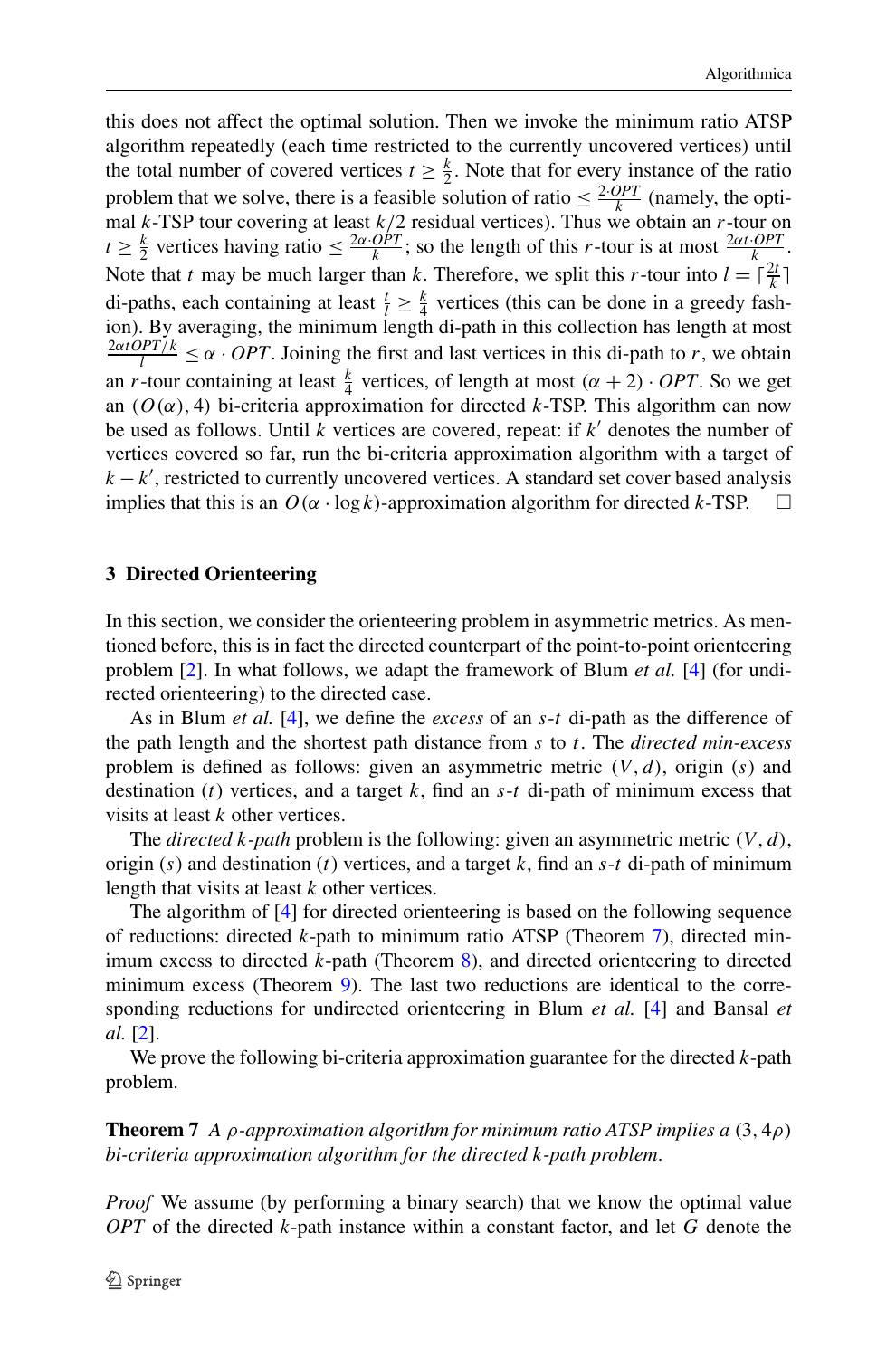directed graph corresponding to metric  $(V, d)$  (which has an arc of length  $d(u, v)$ ) from *u* to *v* for every pair of vertices *u*,  $v \in V$ ). We modify graph *G* to obtain graph *H* as follows: (a) discard all vertices *v* such that  $d(s, v) > OPT$  or  $d(v, t) > OPT$ ; and (b) add an extra arc from *t* to *s* of length *OPT*. In the rest of this proof, we refer to the shortest path metric induced by *H* as *(V,l)*. Note that each tour in metric *l* corresponds to a tour in graph *H* (using shortest paths in *H* for each metric arc); below, any tour in metric *l* will refer to the corresponding tour in graph *H*. Since there is an *s*-*t* path of length *OPT* (in metric *d*) covering *k* vertices, appending the  $(t, s)$  arc, we have an *s*-tour  $\sigma^*$  of length at most  $2 \cdot OPT$  (in metric *l*) covering  $k + 1$ vertices.

Now, we run the minimum ratio ATSP algorithm with root *s* in metric *l* repeatedly until either (1)  $\frac{k}{2}$  vertices are covered and the extra  $(t, s)$  arc is never used in the current tour (in graph  $H$ ); or (2) the extra  $(t, s)$  arc is used for the first time in the current tour (in *H*). Let  $\sigma$  be the *s*-tour obtained (in graph *H*) at the end of this iteration, and *h* the number of vertices covered. Note that each *s*-tour added in a single call to minimum ratio ATSP, may use the extra  $(t, s)$  arc at most once (by an averaging argument). So in case (1), the  $(t, s)$  arc is absent in  $\sigma$ , and in case (2), the  $(t, s)$  arc is used exactly once and it is the last arc in  $\sigma$ . Note also that during each call of minimum ratio ATSP, there is a feasible solution of ratio  $\frac{2OPT}{k}$  ( $\sigma^*$  restricted to the remaining vertices); so the ratio of the *s*-tour *σ*,  $\frac{l(\sigma)}{h} \le \rho \cdot \frac{2OPT}{k}$ . From *σ* we now obtain a feasible *s*-*t* path *τ* in metric *d* as follows. In case (1), add a direct  $(s, t)$  arc:  $\tau = \sigma \cdot (s, t)$ ; in case (2), remove the only copy of the extra  $(t, s)$  arc (occurring at the end of  $\sigma$ ):  $\tau = \sigma \setminus \{(t, s)\}\)$ . In either case, *s*-*t* path  $\tau$  contains *h* vertices and has length  $d(\tau) \leq \frac{2\rho h}{k} OPT + OPT$ . Note that in case (1),  $h \geq \frac{k}{2}$ ; and in case (2), since the extra *(t, s)* arc is used,  $\frac{OPT}{h} \leq \frac{l(\sigma)}{h} \leq 2\rho \frac{OPT}{k}$ , so  $h \geq \frac{k}{2\rho}$ . Hence in either case,  $\tau$  contains *h*  $\geq \frac{k}{2\rho}$  vertices and  $d(\tau) \leq \frac{4\rho h}{k}$  *OPT*. We now greedily split  $\tau$  into maximal paths, each of which has length at most *OPT*; the number of subpaths obtained is at most  $\frac{d(\tau)}{OPT} \leq \frac{4\rho h}{k}$ . So one of these paths contains at least  $h/(\frac{4\rho h}{k}) = \frac{k}{4\rho}$  vertices. Adding  $\frac{\partial F}{\partial t} = -\frac{1}{\alpha}$  direct arcs from *s* to the first vertex on this path and from the last vertex on this path to *t*, we obtain an *s*-*t* path of length at most 3 · *OPT* containing at least  $\frac{k}{4\rho}$  vertices.  $\Box$ 

<span id="page-10-1"></span><span id="page-10-0"></span>The next two theorems together reduce the directed orienteering problem to the directed *k*-path problem, for which we just obtained an approximation algorithm.

**Theorem 8** (Blum *et al.* [\[4](#page-12-0)]) *An (α,β) bi-criteria approximation algorithm for the directed k-path problem implies a (*2*α* − 1*,β) bi-criteria approximation algorithm for the directed minimum excess problem*.

**Theorem 9** (Bansal *et al.* [\[2](#page-12-2)]) *An (α,β) bi-criteria approximation algorithm for the directed minimum excess problem implies an α*· *β approximation algorithm for the directed orienteering problem*.

The proofs of Theorems [8](#page-10-0) and [9](#page-10-1) are identical to the corresponding proofs in the undirected setting, and are not repeated here. The only difference from the undirected case is that we consider bi-criteria guarantees for the directed *k*-path and minimum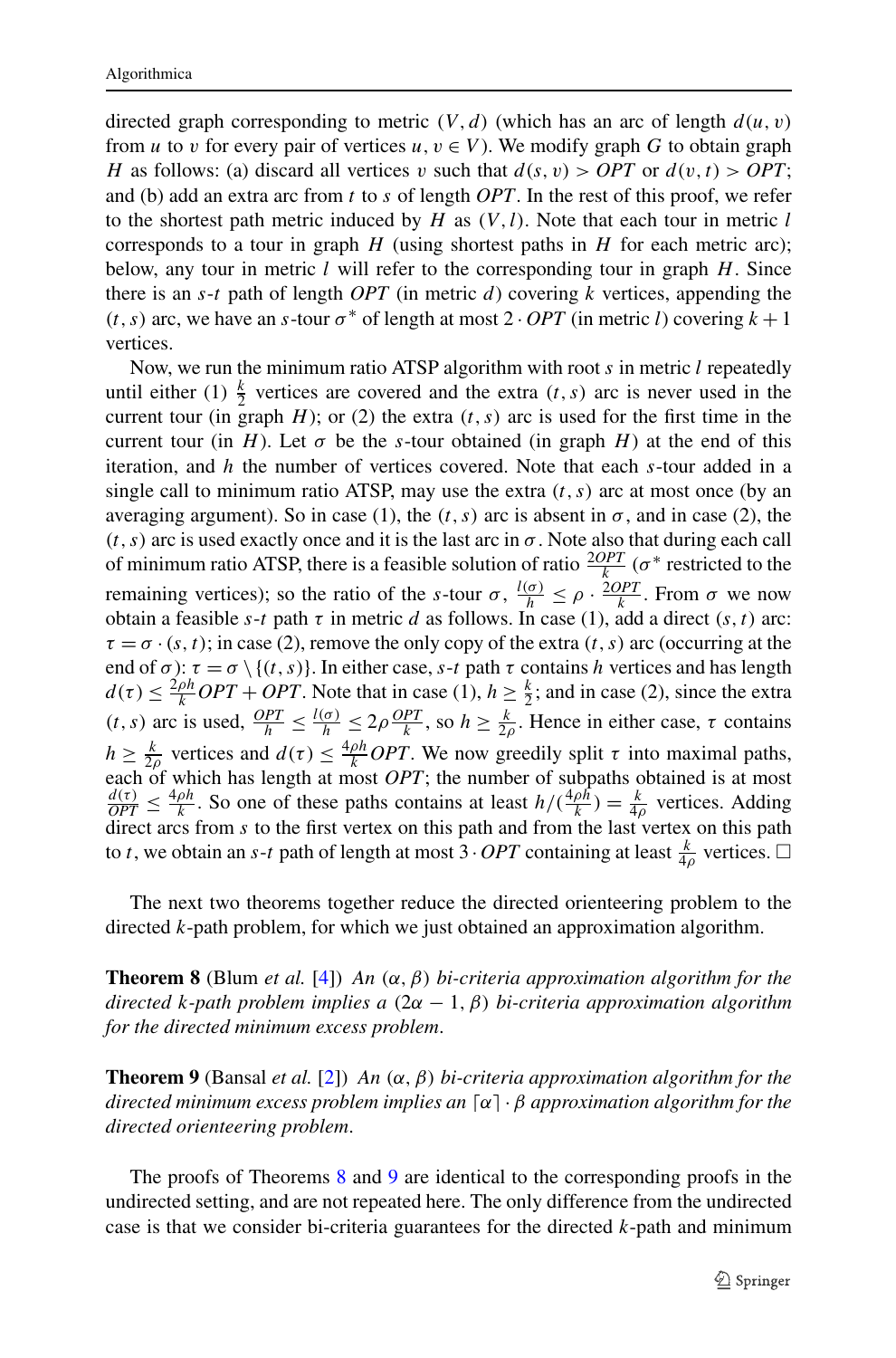<span id="page-11-1"></span>excess problems. We now obtain a result that relates the directed orienteering problem and minimum ratio ATSP.

**Corollary 3** *A ρ-approximation algorithm for the minimum ratio ATSP problem implies an O(ρ)-approximation algorithm for the directed orienteering problem*. *Conversely*, *a ρ-approximation algorithm for directed orienteering implies an O(ρ) approximation algorithm for minimum ratio ATSP*.

*Proof* The first direction follows directly from Theorems [7,](#page-9-1) [8](#page-10-0) and [9.](#page-10-1) For the other direction, we are given a *ρ*-approximation algorithm for directed orienteering. Let *D* denote the length of some minimum ratio tour  $\sigma^*$ , *t* the last vertex visited by  $\sigma^*$ (before returning to the root  $r$ ), and  $h$  the number of vertices it covers; so the optimal ratio is  $\frac{D}{h}$ . The algorithm for minimum ratio ATSP first guesses a value *D*<sup>'</sup> such that  $D' \leq D \leq 2 \cdot D'$ , and the last vertex *t*. Note that we can guess powers of 2 for the value of *D*<sup>'</sup>, which gives  $O(log_2(n \cdot d_{max}))$  possibilities for *D*<sup>'</sup> (where  $d_{max}$  is the length of the longest arc). Also, the number of possibilities for  $t$  is at most  $n$ ; so the algorithm only makes a polynomial number of guesses. The algorithm then runs the directed orienteering algorithm with *r* and *t* as the start/end vertices and a length bound of  $2D' - d(t, r) \ge D - d(t, r)$ . Note that removing the last  $(t, r)$  arc from *σ*<sup>∗</sup> gives a feasible solution to this orienteering instance that covers *h* vertices. Hence the *ρ*-approximation algorithm is guaranteed to find an *r*-*t* di-path covering at least  $\frac{h}{\rho}$  vertices, having length at most  $2D' - d(t, r)$ . Now, adding the  $(t, r)$  arc to this path gives an *r*-tour of ratio at most  $2D' / (\frac{h}{\rho}) \le 2\rho \frac{D}{h}$  $\frac{D}{h}$ .

<span id="page-11-0"></span>Corollary [3](#page-11-1) and Corollary [2](#page-8-1) imply an  $O(log^2 n/log \log n)$ -approximation algorithm for the directed orienteering problem. Further, any improvement in the approximation guarantee of minimum ratio ATSP implies a corresponding improvement for directed orienteering.

# 3.1 Some Extensions

*Discounted Reward TSP* In this problem [\[4](#page-12-0)], we are given a metric space with rewards on vertices, and a discount factor  $\gamma$  < 1; the goal is to find a path that maximizes the total discounted reward (where the reward for a vertex visited at distance *t* is discounted by a factor  $\gamma$ <sup>*t*</sup>). The approximation algorithm for the undirected version of this problem (Blum *et al.* [[4\]](#page-12-0)) uses the minimum excess problem as a subroutine within a dynamic program. It can be verified directly that this reduction also works in the directed case, and so the  $(O(1), O(\log^2 n / \log \log n))$  bi-criteria approximation for directed minimum excess implies an  $O(\log^2 n / \log \log n)$ -approximation algorithm for directed discounted reward TSP.

*Vehicle Routing Problem with Time Windows* In this VRP, we are given a metric space with a specified depot vertex and all other vertices having a time window (that specifies a release time and a deadline), and the goal is to find a path starting at the depot that maximizes the number of vertices visited in their time window. Note that orienteering is a special case when all vertices have the same time window.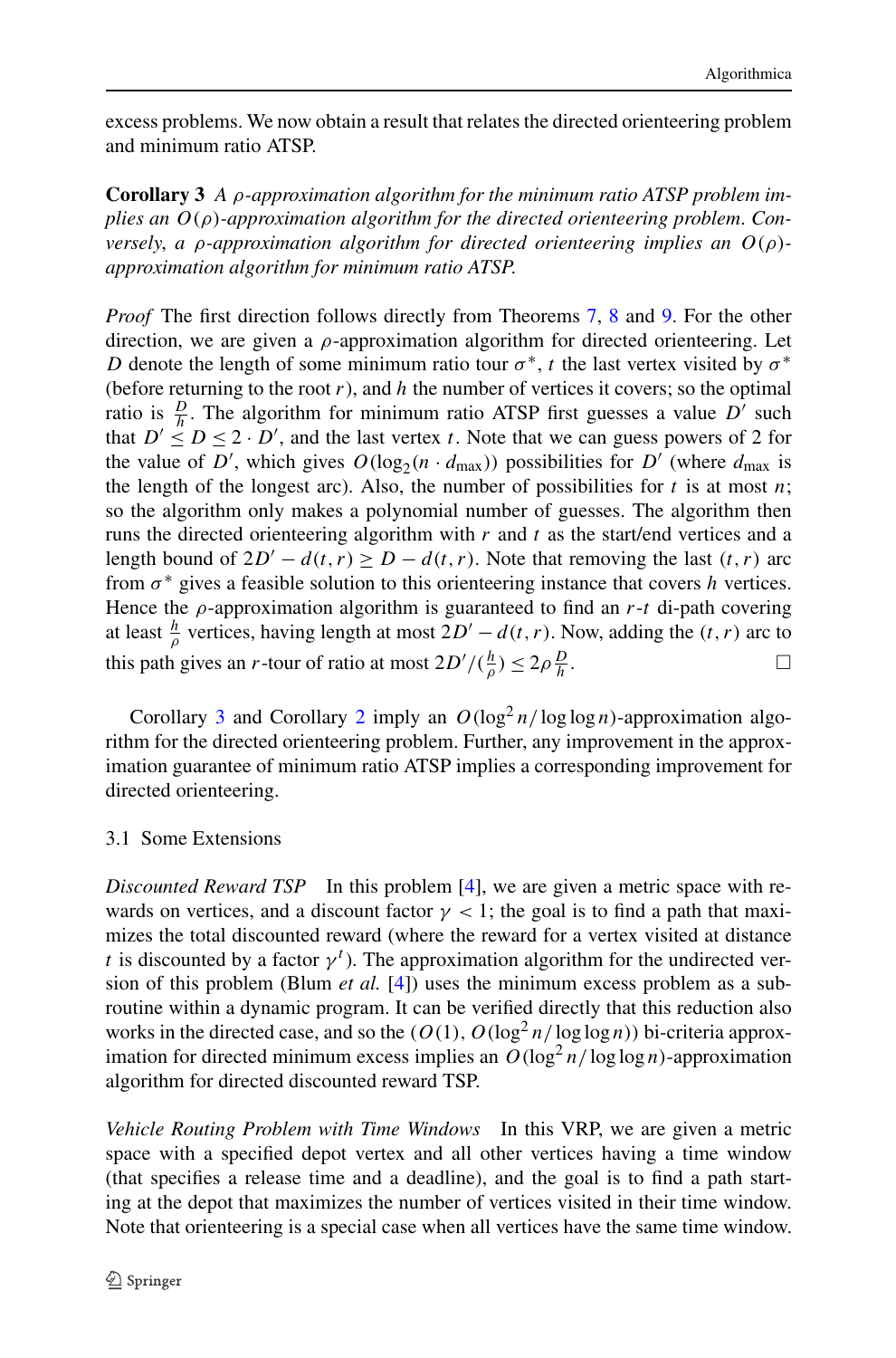Bansal *et al.* [\[2](#page-12-2)] use the point-to-point orienteering problem as a subroutine, and show that an  $\alpha$ -approximation algorithm for orienteering implies an  $O(\alpha \cdot \log^2 n)$ approximation for vehicle routing with time-windows. In fact, all the steps used in these reductions can be adapted to the case of directed metrics as well. So there is an  $O(\log^4 n/\log \log n)$ -approximation algorithm for VRP with time-windows on asymmetric metrics.

<span id="page-12-11"></span><span id="page-12-2"></span>A special case of the VRP with time-windows occurs when each vertex has the same release time, and only the deadline is vertex dependent; this problem is *deadline TSP*. The results of Bansal *et al.* [\[2](#page-12-2)] for this problem, along with the directed orienteering algorithm imply an  $O(\log^3 n / \log \log n)$ -approximation algorithm for directed deadline TSP.

# <span id="page-12-16"></span><span id="page-12-0"></span>**References**

- <span id="page-12-9"></span>1. Asadpour, A., Goemans, M.X., Madry, A., Gharan, S.O., Saberi, A.: An *O(*log *n/* log log *n)* approximation algorithm for the asymmetric traveling salesman problem. In: ACM-SIAM Symposium on Discrete Algorithms, pp. 379–389 (2010)
- <span id="page-12-15"></span>2. Bansal, N., Blum, A., Chawla, S., Meyerson, A.: Approximation algorithms for deadline-TSP and vehicle routing with time windows. In: ACM Symposium on Theory of Computing, pp. 166–174 (2004)
- <span id="page-12-6"></span><span id="page-12-1"></span>3. Bateni, M., Chuzhoy, J.: Approximation algorithms for the directed *k*-tour and *k*-stroll problems. In: Workshop on Approximation Algorithms for Combinatorial Optimization Problems, pp. 25–38 (2010)
- <span id="page-12-13"></span>4. Blum, A., Chawla, S., Karger, D.R., Lane, T., Meyerson, A., Minkoff, M.: Approximation algorithms for orienteering and discounted-reward TSP. SIAM J. Comput. **37**(2), 653–670 (2007)
- <span id="page-12-10"></span>5. Charikar, M., Raghavachari, B.: The finite capacity dial-a-ride problem. In: IEEE Symposium on Foundations of Computer Science, pp. 458–467 (1998)
- <span id="page-12-18"></span>6. Chekuri, C., Korula, N., Pál, M.: Improved algorithms for orienteering and related problems. In: ACM-SIAM Symposium on Discrete Algorithms, pp. 661–670 (2008)
- <span id="page-12-5"></span>7. Chekuri, C., Pal, M.: A recursive greedy algorithm for walks in directed graphs. In: IEEE Symposium on Foundations of Computer Science, pp. 245–253 (2005)
- <span id="page-12-3"></span>8. Desrochers, M., Desrosiers, J., Solomon, M.: A new optimization algorithm for the vehicle routing problem with time windows. Oper. Res. **40**, 342–354 (1992)
- <span id="page-12-17"></span>9. Frank, A.: On connectivity properties of Eulerian digraphs. Annals of Discrete Mathematics **41** (1989)
- <span id="page-12-14"></span>10. Frieze, A., Galbiati, G., Maffioli, F.: On the worst-case performance of some algorithms for the asymmetric travelling salesman problem. Networks **12**, 23–39 (1982)
- <span id="page-12-7"></span>11. Goemans, M.X., Bertsimas, D.J.: Survivable networks, linear programming relaxations and the parsimonious property. Math. Program. **60**, 145–166 (1993)
- <span id="page-12-12"></span>12. Golden, B.L., Levy, L., Vohra, R.: The orienteering problem. Nav. Res. Logist. **34**, 307–318 (1987)
- <span id="page-12-8"></span>13. Haimovich, M., Kan, A.H.G.R.: Bounds and heuristics for capacitated routing problems. Math. Oper. Res. **10**, 527–542 (1985)
- <span id="page-12-4"></span>14. Held, M., Karp, R.M.: The travelling salesman problem and minimum spanning trees. Oper. Res. **18**, 1138–1162 (1970)
- 15. Jackson, B.: Some remarks on arc-connectivity, vertex splitting, and orientation in digraphs. J. Graph Theory **12**(3), 429–436 (1988)
- 16. Kantor, M., Rosenwein, M.: The orienteering problem with time windows. J. Oper. Res. Soc. **43**, 629–635 (1992)
- 17. Karp, R.M.: A characterization of the minimum cycle mean in a digraph. Discrete Math. **23**(3), 309– 311 (1978)
- 18. Kohen, A., Kan, A.R., Trienekens, H.: Vehicle routing with time windows. Oper. Res. **36**, 266–273 (1987)
- 19. Li, C.-L., Simchi-Levi, D., Desrochers, M.: On the distance constrained vehicle routing problem. Oper. Res. **40**, 790–799 (1992)